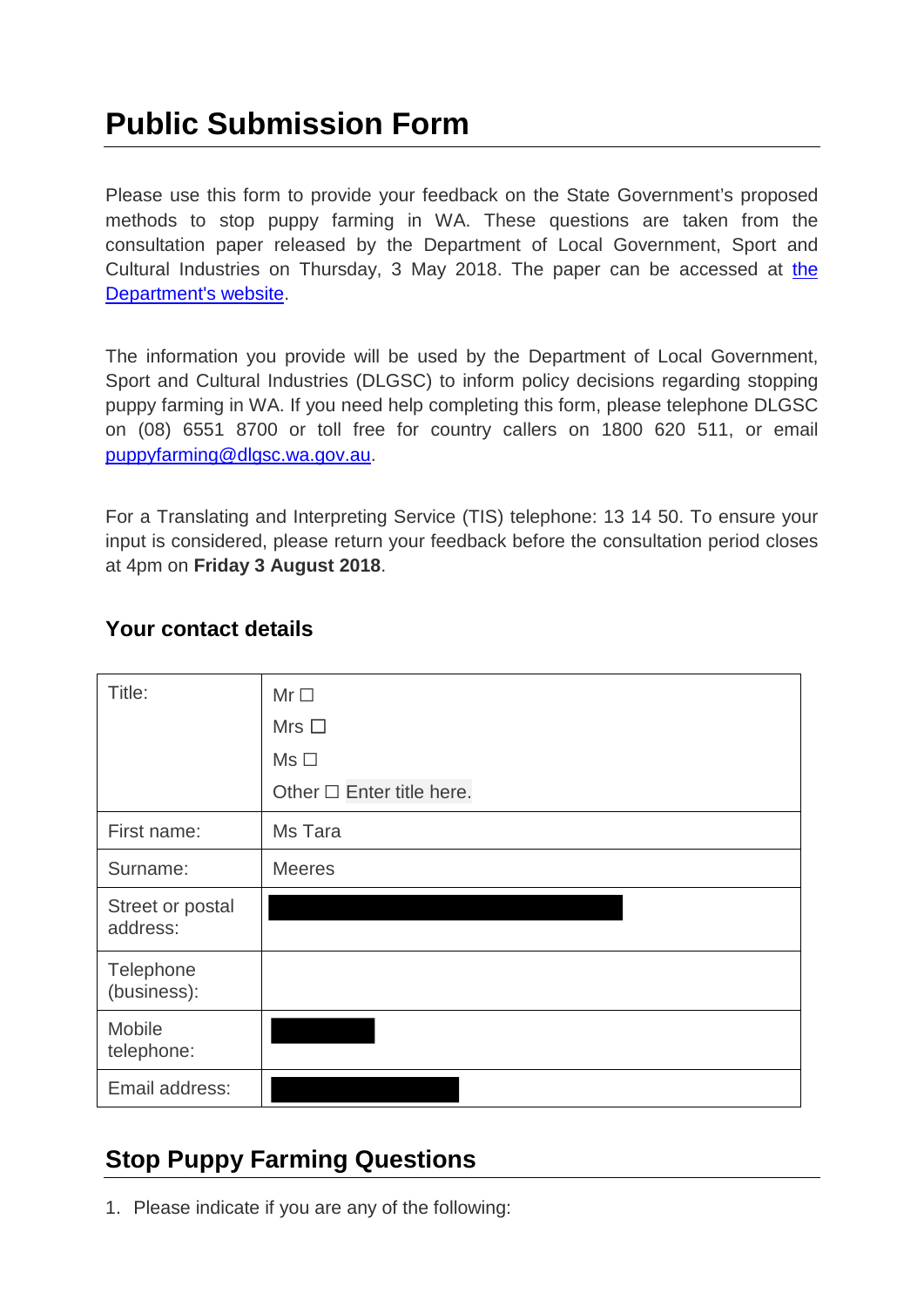| Dog Owner                           |  |
|-------------------------------------|--|
| Dog Breeder                         |  |
| Pet Shop Owner                      |  |
| Pet Business – please specify below |  |
| Local Govt. employee                |  |
| Local Govt, elected member          |  |
| Shelter organisation employee       |  |
| Shelter organisation volunteer      |  |
| Rescue group employee               |  |
| Rescue group volunteer              |  |
| <b>Foster Carer</b>                 |  |
| Veterinarian                        |  |
| Other – please specify below        |  |

I'm a registered breeder with Dogswest. I show as a hobby and occasionally breed when I'm looking for my next show dog. I do not breed for the pet market or gain and any of my pup's/dogs that go into pet homes are well vetted. I abide by the cod of ethics under the ANKC.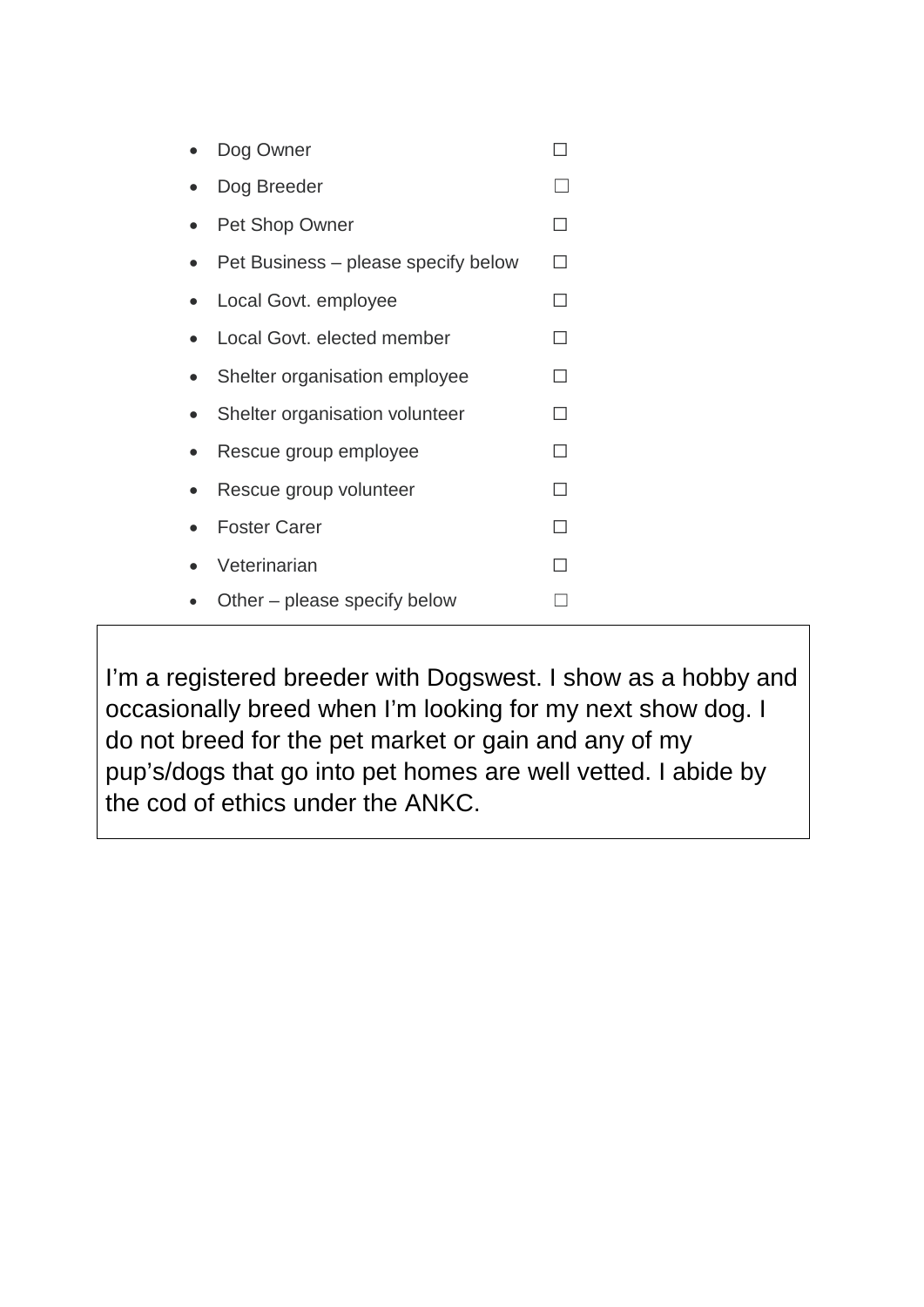# **Transitioning Pet Shops to Adoption Centres**

2. Would you purchase a behaviour and health checked rescue dog from a pet shop?

No, I think this is a really bad idea. There's a lot more involved than checking a dogs health and behaviour, the new owner's and there home need to be vetted and matched with the right dog along with a trial period. I feel this can't be achieved in a Pet store.

#### 3. What background information would you want on the rescue dog?

Everything or as much as I could get, that's the beauty of purchasing a purebred dog from a registered AKC breeder, the breeder knows all the dog's history and most offer a return/rehome policy to all new owners as well as 24/7 advise.

#### 4. Do you think transitioning pet shops to adoption centres is beneficial?

No I don't, please refer to my above statements.

5. If you are a pet shop owner or operator, what impact will this have on your business?

It shouldn't impact a great deal as there is still a lot of pet need's that need to be met…ie bedding, coat's, toy's, food.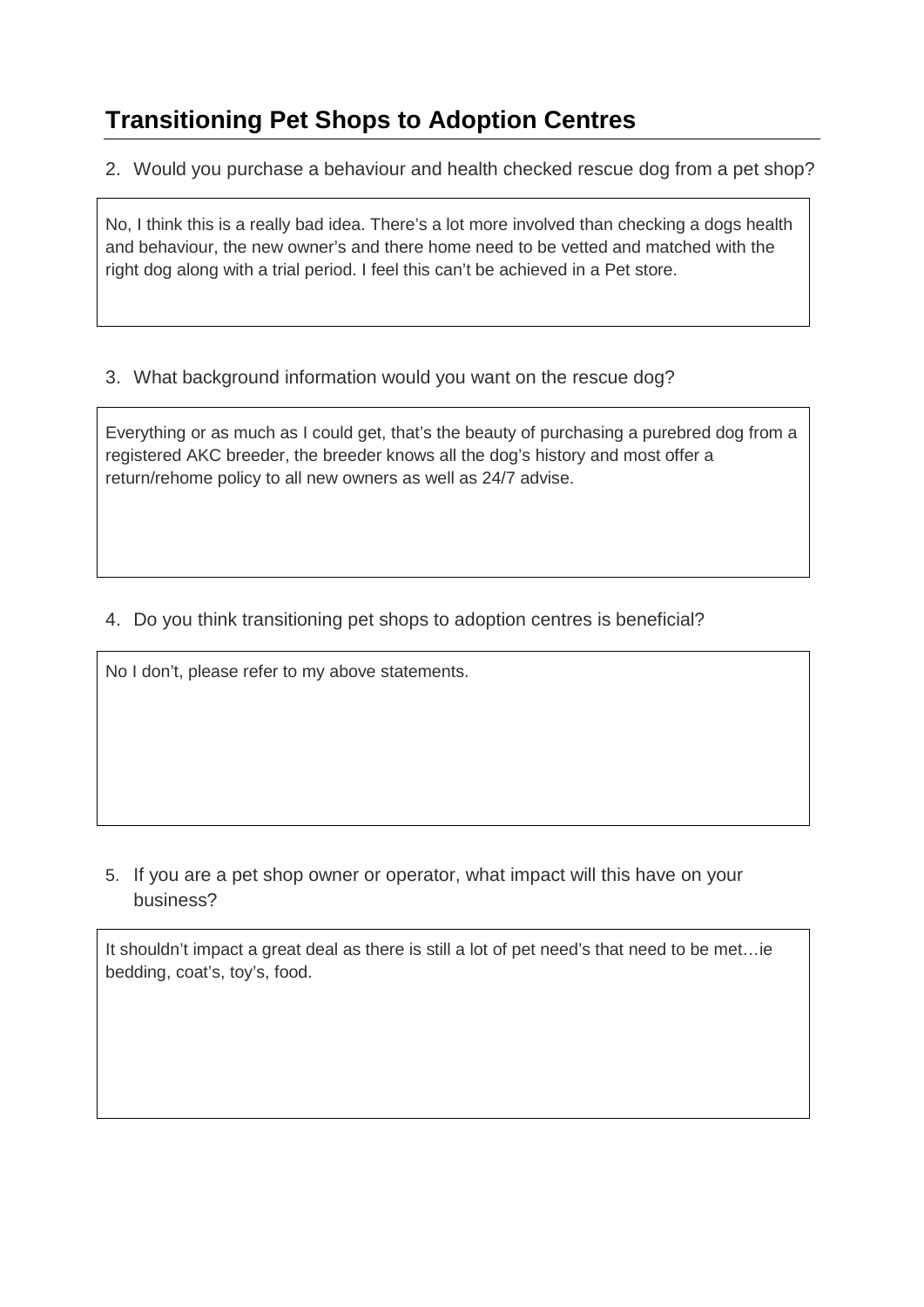## **Mandatory dog de-sexing for non-breeding dogs**

6. How do you feel about mandatory dog de-sexing for non-breeding dogs?

Studies all over the world show this isn't what's best for the dog's health long term, therefore I think the decision should be left up to the owner of the dog.

7. Exemptions from mandatory de-sexing will apply for health and welfare reasons as assessed by a veterinarian, and if the dog owner is a registered breeder. Are there any other reasons why a dog should be exempt from being de-sexed?

Extensive studies have proven that dog's under the age of 6yrs can end up with joint and leg problems that will be very painful to the animal and expensive for the owner to repair.

8. Should mandatory dog de-sexing apply to all dogs, including existing dogs, or just dogs born after a particular date?

I don't agree with mandatory de-sexing but if it is legislated then it should only apply to dogs born after the date of legislation.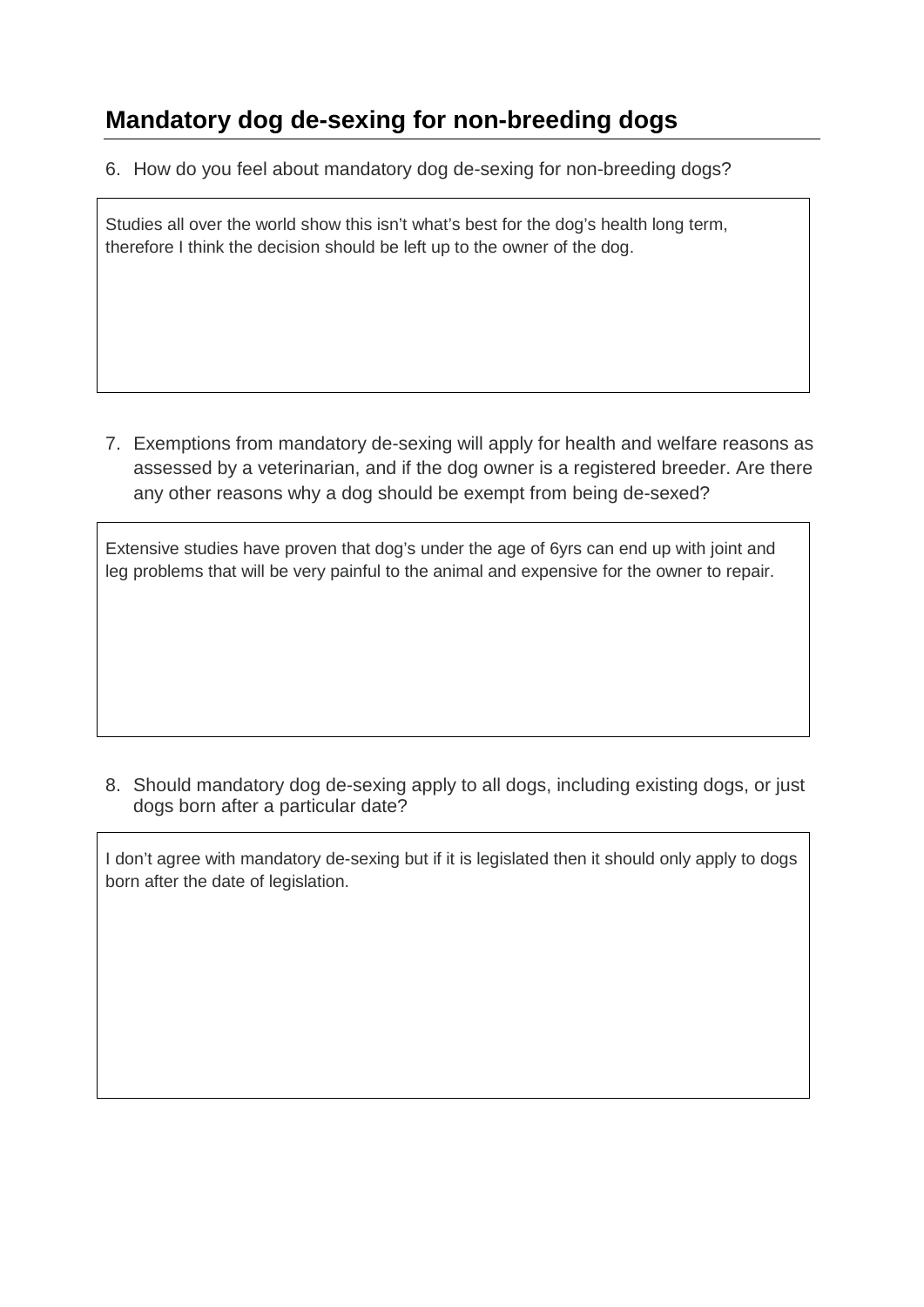### **Centralised Registration System**

9. How will a centralised registration system benefit you?

It won't, when I breed I use dog's that are registered with the ANKC therefore I can get all the information I need from there data. People who are puppy farmer's or backyard breeders will not bother to register there dogs with the local council and will still breed.

10.Do you think it is reasonable to increase dog registration fees for dogs that are not de-sexed to encourage de-sexing? No.

| Yes $\square$ | Unsure $\square$ |
|---------------|------------------|
| No $\square$  |                  |

11.Do you support increasing dog registration fees to fund a streamlined centralised registration system and to fund enforcement activities?

No I don't, I don't believe this system will work as it hasn't worked in other states and as stated above the puppy farmer's don't register there animals with the local council anyway. Public education towards buying animals from unregistered ANKC breeders would be a start.

12.Do you think it is reasonable for dog breeders to pay an annual registration fee to cover the cost of monitoring and enforcing dog breeder compliance?

No, I don't agree with this enforcement as not all people with entire dog's are breeders, this seems like your giving pet owners a license to breed there dogs therefore creating backyard breeders. Also some registered ANKC breeders don't breed every year some only breed one litter every other year, this will create an added expense to an already expensive hobby.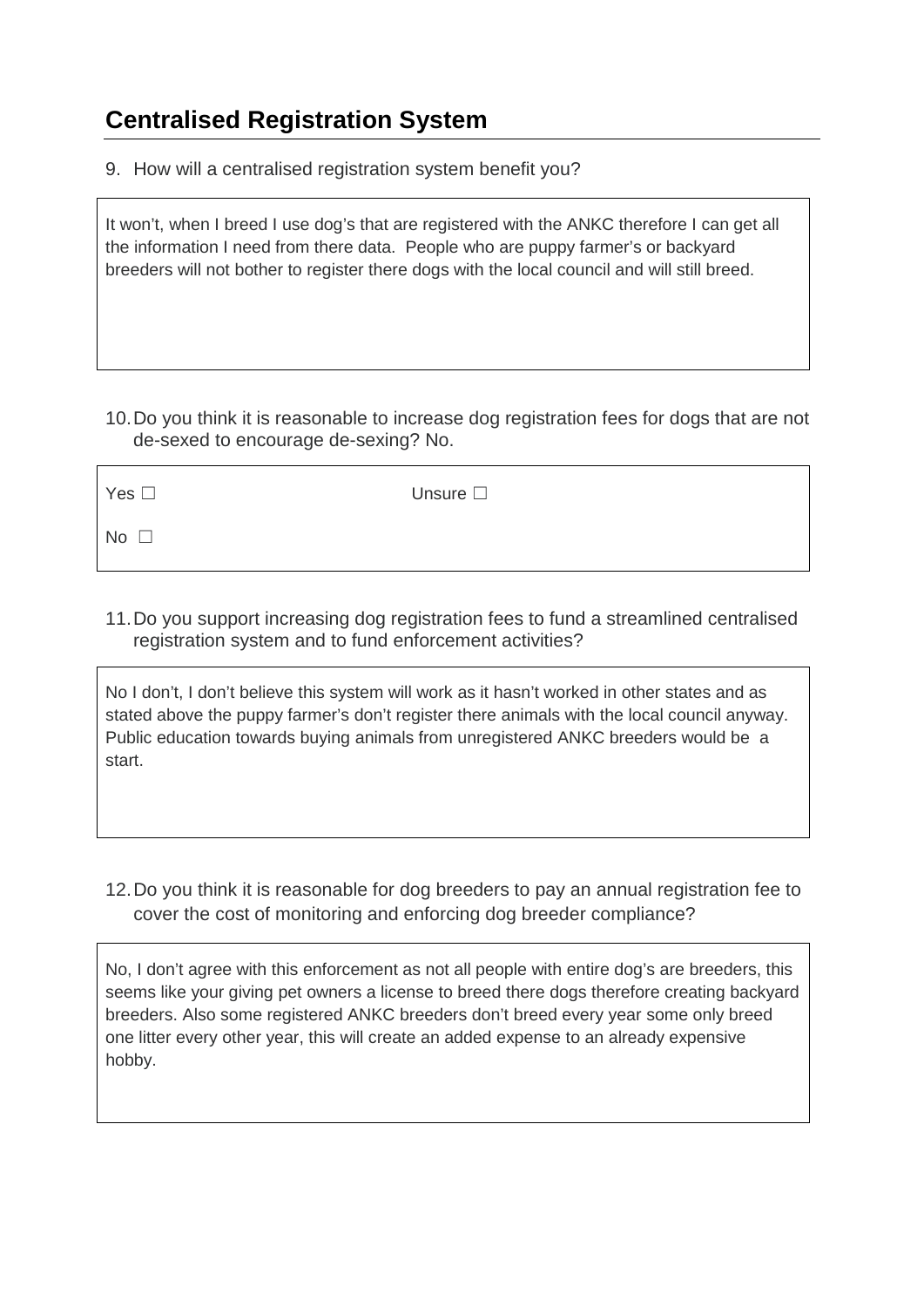13.Are there any other benefits, costs and/or issues associated with breeder registration that are not captured in this table? Please detail.

I am really worried that the local public will get the wrong idea with becoming a registered breeder with the local council, there are already quite a few bogus registration's that people are selling pups under. There is only one recognised registered purebred dog Association in Australia and that is the Australian National Kennel Council.

14.Should there be any restrictions on who can register as a dog breeder? If so, what should these be?

Yes they should have to be a registered breeder with the Australian National Kennel Council to become a registered breeder with the council.

15.Do you think local government is best placed to enforce dog breeder registration? Why, or why not?

No I don't, they have no experience in dog breeding, it should be someone that has experience with different dog breeds/standards and correct breeding environment.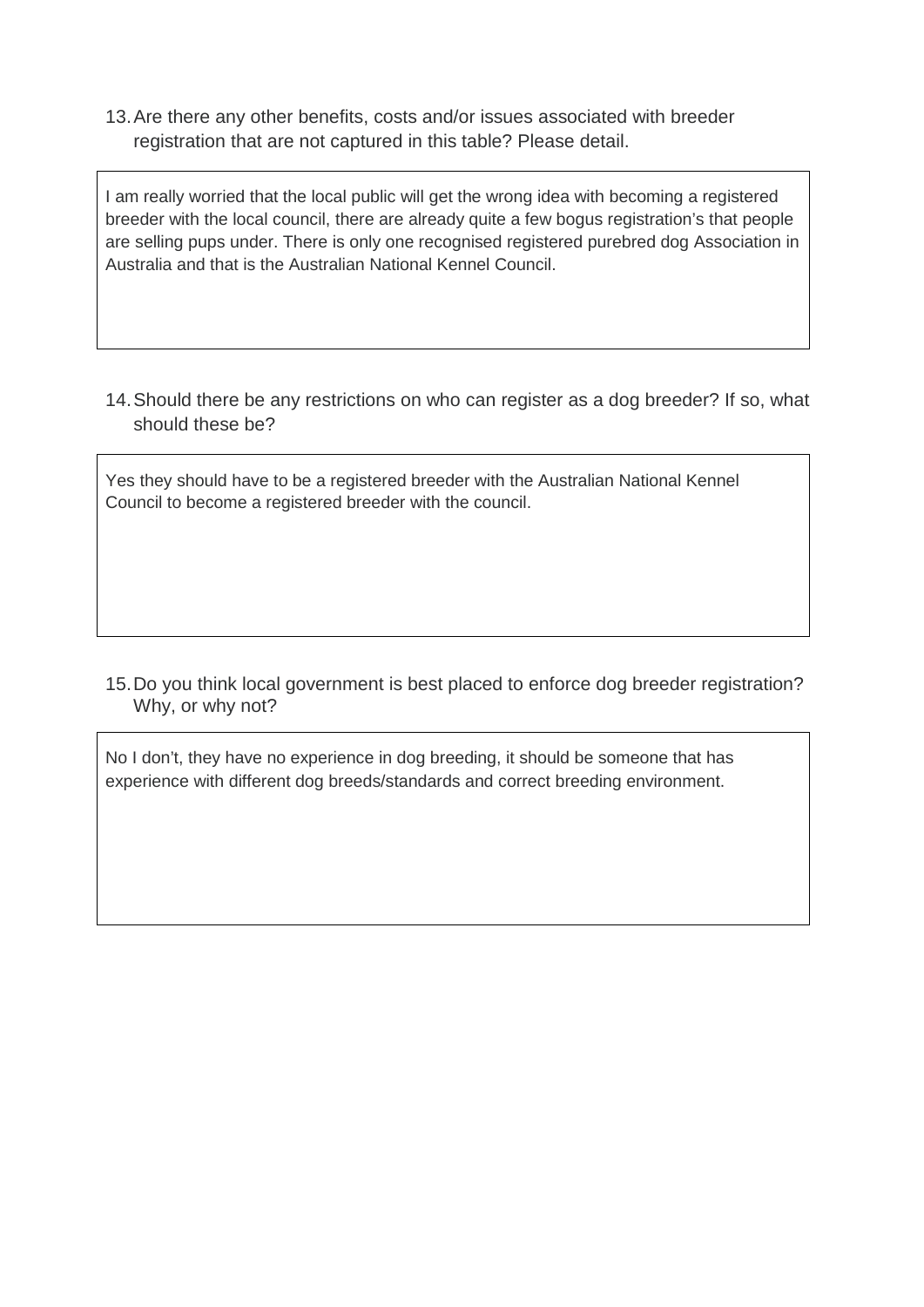### **Mandatory Standards for Dog Breeding, Housing, Husbandry, Transport and Sale**

16.Should people who breed dogs have to comply with minimum standards for the health and welfare of their dogs? Yes.

| Yes $\square$ | Unsure $\square$ |
|---------------|------------------|
| No $\square$  |                  |

17.Should there be any restrictions on who can register as a dog breeder? If so, what should these be?

They should have to be a registered breeder with the ANKC and abide by

#### 18.Should the number of litters that a bitch can produce be restricted by law? Yes.

| Yes $\Box$   | Unsure $\square$ |
|--------------|------------------|
| No $\square$ |                  |

19.Should people who breed dogs for commercial gain be required to meet additional Mandatory Dog Breeding Standards?

Yes, dogs shouldn't be breed for commercial gain, there should always be a lot of thought that goes into breeding a litter before being breed.

20.If you said 'yes' to question 19, should this be based on:

- a) keeping a defined number of breeding dogs?
- b) if so, what number? any other criteria?